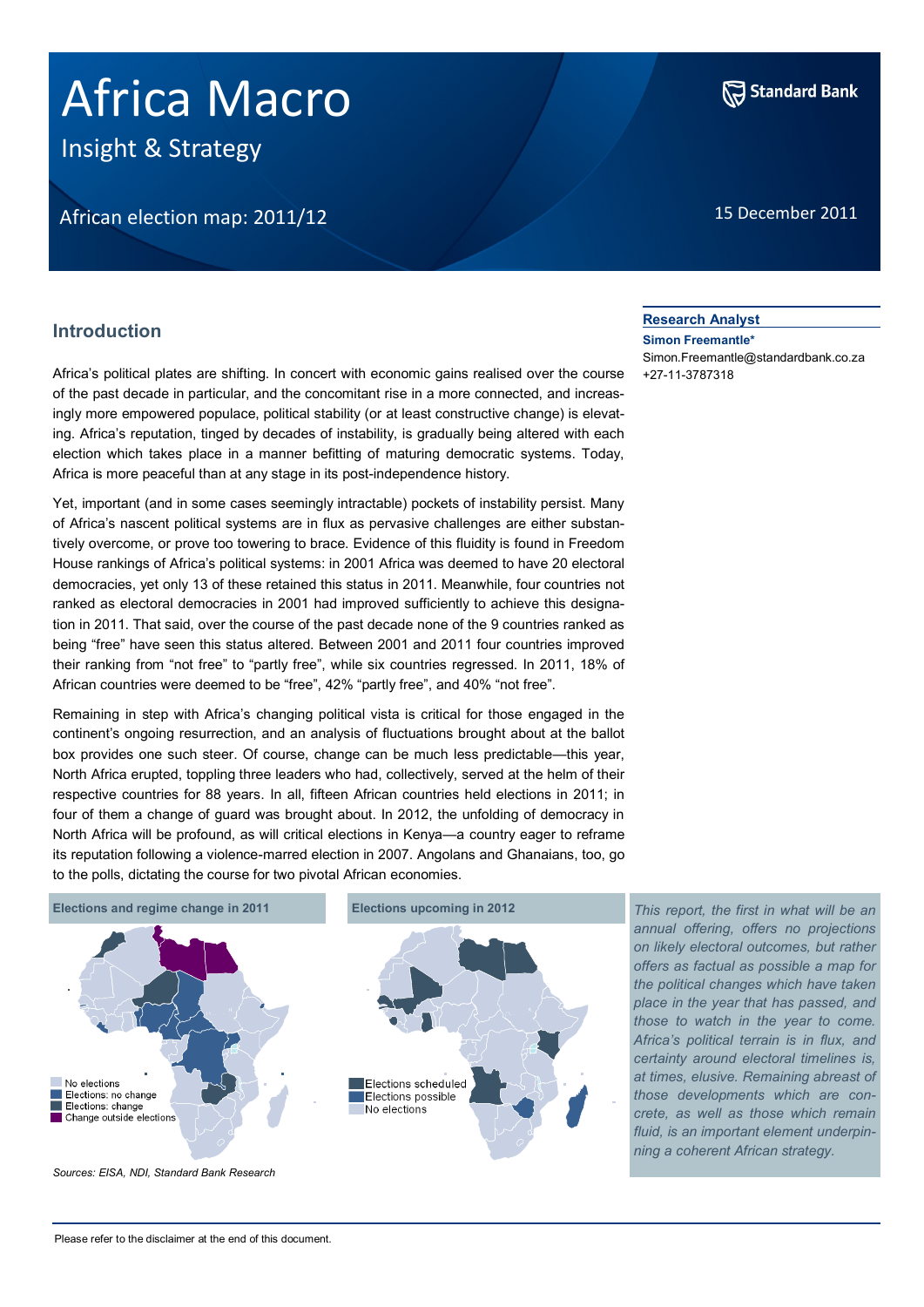# **Figure 1: 2011 witnessed sweeping change north of the Sahara 2011 Highlights**



*Sources: EISA, NDI, Standard Bank Research*

| Table 1: General or Presidential elections in 2011 |                                          |                         |      |  |
|----------------------------------------------------|------------------------------------------|-------------------------|------|--|
| Country                                            | Head of state                            | <b>Altered</b><br>2010? | from |  |
| <b>Benin</b>                                       | Yayi Boni                                | No                      |      |  |
| Cameroon                                           | Paul Biya                                | <b>No</b>               |      |  |
| Cape Verde                                         | Jorge Carlos Fonseca                     | Yes                     |      |  |
| Central African Re- François Bozizé<br>public      |                                          | <b>No</b>               |      |  |
| Chad                                               | Idriss Déby                              | No                      |      |  |
| Democratic<br>lic of Congo                         | Repub- Joseph Kabila                     | No                      |      |  |
| Djibouti                                           | Ismail Omar Guelleh                      | No                      |      |  |
| The Gambia                                         | Yahya Jammeh                             | No                      |      |  |
| Liberia                                            | Ellen Johnson-Sirleaf                    | No                      |      |  |
| Niger                                              | Mahamadou Issoufou                       | Yes                     |      |  |
| Nigeria                                            | Goodluck Jonathan                        | No                      |      |  |
| cipe                                               | São Tomé and Prín- Manuel Pinto da Costa | Yes                     |      |  |
| Seychelles                                         | James Michel                             | No                      |      |  |
| Uganda                                             | Yoweri Museveni                          | No                      |      |  |
| Zambia                                             | Michael Sata                             | Yes                     |      |  |

**Benin:** In March, Benin held presidential and legislative elections. Incumbent president Yayi Boni secured a second term with 53.14% of the vote, with Adrien Houngbédji of the Union Makes the Nation (UN) coalition securing 35.64%. The Cauri Forces for an Emerging Benin (FCBE) party won 41 parliamentary seats compared to 30 for the UN.

**Cameroon**: On 9 October Cameroon held presidential elections in which President Paul Biya of the Cameroon People's Democratic Movement (RDPC) secured 77.99% of the vote, over John Fru Ndi of the Social Democratic Front (SDF), who secured 10.71% of the vote. Paul Biya has been president of Cameroon since November 1982.

**Cape Verde**: In August opposition leader Jorge Carlos Fonseca of the Movement for Democracy (MpD) secured the presidency after winning 37.79% of first round and 54.26% of second round votes over Manuel Inocêncio Sousa of the ruling African Party for the Independence of Cape Verde (PAICV). Cape Verde's former president, Pedro Pires, had stepped down after two terms in power, and was subsequently awarded the Mo Ibrahim Prize for Achievement in African Leadership for 2011. In parliamentary elections held earlier in the year, on 6 February, the PAICV, led by Prime Minister Jose Maria Neves, secured 38 seats, with the MpD, led by Carlos Veiga, securing 32 seats.

**Central African Republic (CAR)**: On 23 January presidential and legislative elections were held in the CAR. President François Bozizé of the ruling National Convergence "Kwa Na Kwa" party was re-elected with 64.37% of the votes, over Ange-Félix Patassé (independent) with 21.43%.

**Chad**: On 25 April, incumbent president Idriss Déby of the Patriotic Salvation Movement (MPS) secured another term with 83.59% of the vote in presidential elections, over Albert Pahimi Padacké of the National Rally for Democracy in Chad (RNDT-Le Réveil). In February's legislative elections, an MPS-led alliance with two other parties secured 125 of 188 seats.

**Cote d'Ivoire**: In December, Cote d'Ivoire held its first legislative elections in more than a decade. Almost 1,000 candidates were standing for 255 seats, though former president Laurent Gbagbo's Ivorian Popular Front (FPI) party boycotted the elections. At the time that this report was published, official results had not yet been released.

**Democratic Republic of Congo (DRC)**: On 28 November, presidential and legislative elections were held in the DRC. On Friday 9 December official results were announced awarding President Joseph Kabila of the People's Party for Reconstruction and Democracy (PPRD) 49% of the vote, compared to Étienne Tshisekedi of the Union for Democracy and Social Progress (UDPS) with 32%. At the time that this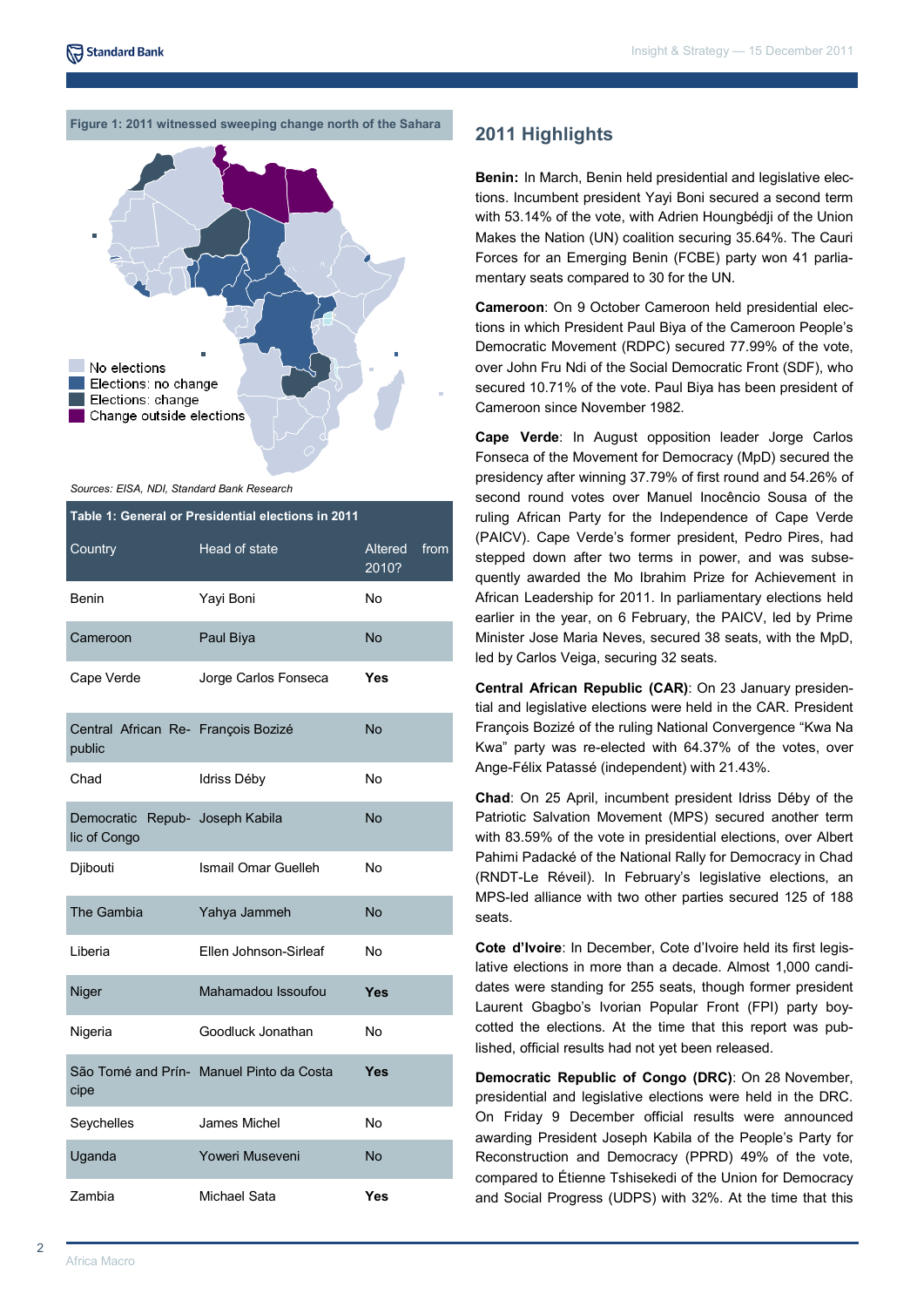report was published, the UDPS had rejected the results. On 17 December the Supreme Court will determine whether the results are valid.

**Djibouti:** In April Ismaïl Omar Guelleh of the People's Rally for Progress (RPP) was reelected with 80.63% of the vote in the country's presidential elections, over the 19.37% secured by Mohamed Warsama Ragueh, an independent candidate.

**Egypt:** 2011 was tumultuous for Egypt. Following the forced resignation of former president Hosni Mubarak in February, on 19 March a constitutional referendum proposing, amongst other things, a limitation on presidential terms to two fouryear terms, was held. 77% voted in favour of the amendments. The first phase of elections for the Lower House of the People's Assembly (necessitated by the fact that the Supreme Council of the Armed Forces (SCAF) had dissolved parliament following Mubarak's departure) were held on 28- 29 November in nine of the 27 governorates, with a second phase scheduled for 14 and 15 December (run-off on 21 and 22 December) and a third phase on 3 and 4 January 2012 (run-off on 10 and 11 January). There will be 498 members of parliament, of which two-thirds will be elected from party lists and the remaining one-third as individuals. Following the first phase run-off, the Muslim Brotherhood's Freedom and Justice Party (FJP) was, by most estimates, in the lead.

**Equatorial Guinea**: On 13 November a referendum was held to decide whether to limit presidential terms to two 7 year terms and create the position of vice-president. 97.73% voted in favour of these reforms.

**Gabon**: As this report was published, Gabon was preparing for legislative elections on 17 December.

**The Gambia:** On 24 November Gambia held presidential elections, with President Yahya Jammeh of the ruling Alliance for Patriotic Reorientation and Construction (APRC) securing reelection with 71.54% of the vote over Ousainou Darboe of the United Democratic Party (UDP), who secured 17.36%.

**Guinea**: As this report was published, Guinea was preparing to hold legislative elections on 29 December, though the chances of a delay are strong. In Guinea's last parliamentary elections, held in 2002, the Party of Unity and Progress (PUP) secured 47 seats over 20 seats for the Union for Progress and Renewal (UPR). The main opposition Rally of the Guinean People (RPG) boycotted the elections.

**Liberia:** In presidential and legislative elections held in October and November, President Ellen Johnson-Sirleaf of the Unity Party (UP) defeated Winston Tubman of the Congress for Democratic Change (CDC) in a second round of voting, securing 90.7% of vote. Johnson-Sirleaf won 43.93% in the first round, over Tubman's 32.68%. The UP won 24 seats in the legislative elections, compared to 11 seats for the CDC and 7 seats for the Liberty Party (LP).

**Libya:** Libya, like Egypt, saw momentous change in 2011. In October, following 9 months of sustained unrest, Muammar Gaddafi's 42-year reign as Libyan leader was brought to an end, with the National Transitional Council of Libya (NTC) becoming the interim *de facto* government of the country. In November, Libya's interim prime minister, Abdurrahim al-Keib, named a new transitional cabinet, which has been tasked with drafting a new constitution and holding democratic elections by June 2012.

**Morocco:** A referendum on constitutional reform held in July, and undoubtedly inspired by rising pro-democracy protests emboldened by the Arab Spring, was overwhelmingly approved by almost 99%, with a voter turnout of more than 70%. Under new reforms, the king is only able to appoint a prime minister from the party which wins the most seats in parliamentary elections. In the subsequent elections, held on 25 November, the Justice and Development Party (PJD), led by Abdelilah Benkirane, won 107 out of 395 seats, affording it the right to lead a government. The Istiqlal Party, with 60 seats, was placed a distant second. On 29 November Benkirane was appointed Prime Minister by King Mohammed VI.

**Niger:** Between January and March presidential and legislative elections were held in Niger. Opposition leader Mahamadou Issoufou of the Nigerien Party for Democracy and Socialism-Tarayya (PNDS-Tarayya) emerged victorious in the second round of presidential polls with 58.04% of the vote, compared to Seyni Oumarou from the National Movement for the Development of Society (MNSD-Nassara), with 41.96%. PNDS-Tarayya secured 34 seats in parliament, over 25 for MNSD-Nassara, and 23 for the Nigerien Democratic Movement for an African Federation (MODEN/FA Lumana).

**Nigeria**: On 9 April, Nigeria held legislative elections, with the ruling People's Democratic Party (PDP) winning 123 out of 360 seats. Meanwhile, the Action Congress of Nigeria (ACN), led by Nuhu Ribadu, secured 47 seats, with the All Nigeria People's Party (ANPP), led by Ibrahim Shekarau, winning 25 seats, and the Congress for Progressive Change (CPC), led by Muhammadu Buhari, winning 30 seats. A week later, on 16 April, presidential elections were held, with the PDP's Goodluck Jonathan securing the presidency with 58.89% of the votes, over Muhammadu Buhari, with 31.99% of the vote. President Jonathan had been acting president since May 2010 following the death of former president Umaru Yar'Adua.

**São Tomé and Príncipe**: Between July and August presidential elections were held in São Tomé and Príncipe. In the first round of voting, on 17 July, Manuel Pinto da Costa (running as an independent) secured 35.62% of the vote over Evaristo Carvalho of the ruling Independent Democratic Action (ADI) party, with 21.79%. The second round, held on 7 August, saw Pinto da Costa secure the presidency after gaining 52.88% of the vote, over Carvalho's 47.12%.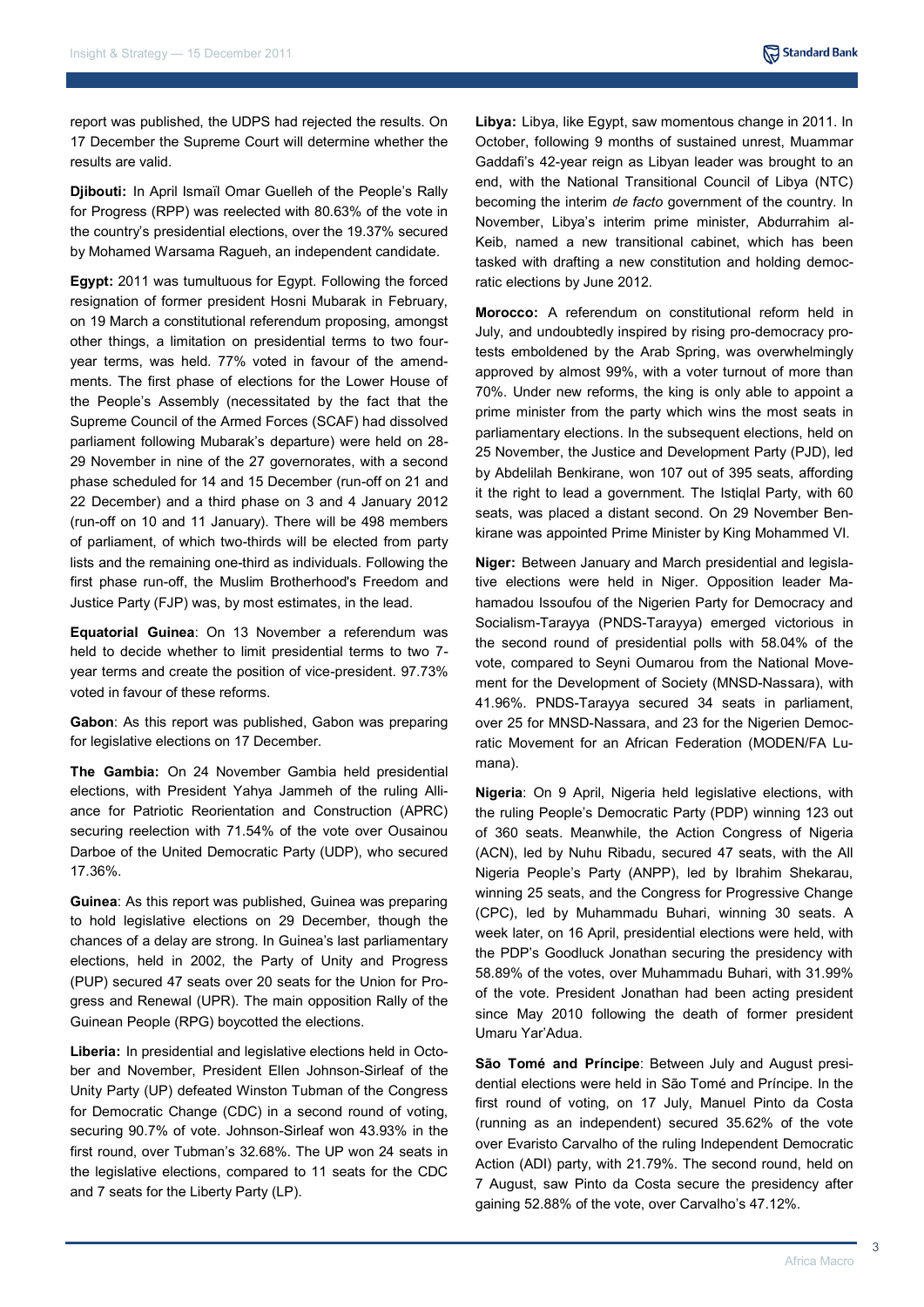**Seychelles**: Between 19 and 21 May Seychelles held presidential elections, with James Michel of the People's Party (PL) emerging victorious with 55.46% of the vote, over Wavel Ramkalawan of the Seychelles National Party (SNP), with 23.8%. In the legislative elections held between 29 September and 1 October, and which were boycotted by the SNP and the New Democratic Party (NDP), the PL secured 25 out of 31 available seats.

**South Sudan**: Between 9 and 15 January, South Sudanese voted in an independence referendum to determine whether the region would officially cede from the north. An overwhelming 98.83% of voters supported the secession, leading to the establishment, on 9 July, of the Republic of South Sudan as an official (United Nations recognised) state. South Sudan's president, Salva Kiir, of the Sudan People's Liberation Movement (SPLM), was elected to the position in April 2010 with 92.99% of the vote, compared to 7.01% secured by Lam Akol of the SPLM-Democratic Change (SPLM-DC). The next presidential elections are scheduled for 2015.

**Tunisia:** Tunisia was, arguably, the source of the profound winds of change that spread throughout the Arab world in 2011. Protests were originally sparked by the death of Mohamed Bouazizi on 17 December, and led, 18 days later, to the ousting of President Zine el Abidine Ben Ali, who fled to Saudi Arabia after 23 years at the helm of the country. A state of emergency was declared following Ben Ali's departure, with Fouad Mebazaa declared by the Constitutional Court as acting president. On 23 March it was announced that elections for the Constituent Assembly would take place on 23 October. In these elections, the Ennahda Movement secured 89 of the 217 seats, with the Congress for the Republic (CPR) securing 29 seats, the Popular Petition for Freedom, Justice and Development winning 26 seats and the Democratic Forum for Labour and Liberties winning 20 seats.

**Uganda:** On 18 February Uganda held presidential and legislative elections, with incumbent president Yoweri Museveni winning 68.38% of the vote for his National Resistance Movement (NRM), which also secured 250 out of 350 seats in parliament. The main opposition, Kizza Besigye of the Forum for Democratic Change (FDC) won 26.01% of the vote and secured 34 seats in parliament. The Democratic Party (DP), headed by Norbert Mao, secured 12 seats, and the Uganda People's Congress (UPC) secured 10 seats, with independent candidates securing a further 41 seats.

**Zambia:** On 20 September Zambia held presidential and legislative elections, with opposition candidate Michael Sata of the Patriotic Front (PF) winning with 42.85% of the vote and 60 of 150 seats, compared to the sitting president Rupiah Banda of the Movement for Multiparty Democracy (MMD) with 36.15% and 55 seats, respectively. Banda had won snap elections called in 2008 following the death of his MMD predecessor Levy Mwanawasa.





*Sources: EISA, NDI, Standard Bank Research*

| Table 2: General or Presidential elections in 2012 |                                                                                            |                                                 |  |
|----------------------------------------------------|--------------------------------------------------------------------------------------------|-------------------------------------------------|--|
| Country                                            | <b>Head of state</b>                                                                       | Elections                                       |  |
| Angola                                             | Jose Eduardo dos San- Legislative<br>tos (president)                                       |                                                 |  |
| Egypt                                              | Kamal<br>(interim prime minister)                                                          | EI-Ganzouri Presidential and parlia-<br>mentary |  |
| Ghana                                              | John Evans Atta Mills Presidential and parlia-<br>(president)                              | mentary                                         |  |
| Kenya                                              | Mwai Kibaki (president)                                                                    | Presidential and<br>$Na-$<br>tional Assembly    |  |
| Libya                                              | Abdurrahim<br>El-Keib<br>(interim prime minister)                                          | Presidential and parlia-<br>mentary             |  |
| Madagascar                                         | Andry Rajoelina (head Presidential and parlia-<br>of the transitional ad-<br>ministration) | mentary                                         |  |
| Mali                                               | Amadou Toumani Touré<br>(president)                                                        | Presidential and parlia-<br>mentary             |  |
| Senegal                                            | Abdoulaye<br>(president)                                                                   | Wade Presidential and parlia-<br>mentary        |  |
| Sierra Leone                                       | Ernest<br>Bai<br>(president)                                                               | Koroma Presidential and parlia-<br>mentary      |  |

## **2012 Highlights**

**Algeria:** In May, Algeria will be holding legislative elections to establish the make-up of the People's National Assembly. Currently, a new political parties law is being debated by parliament, which may lead to the approval of new parties before the August elections.

4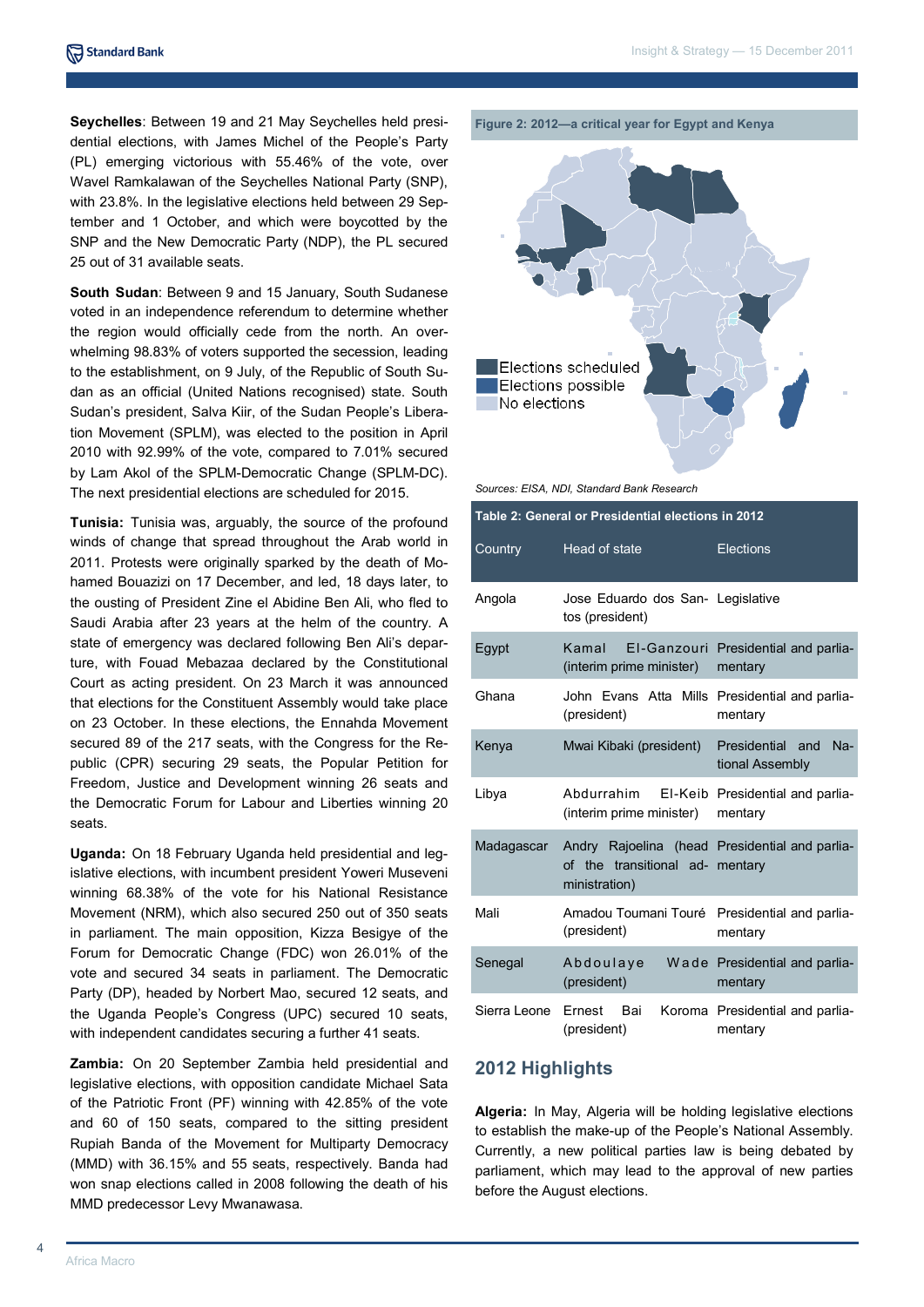**Angola**: In 2012, Angola is scheduled to hold legislative elections, the second post-civil war general elections to be held in the country. The importance of the elections is pronounced given that, in 2010, Angola's parliament approved a new constitution which abolished direct presidential elections. Under the new system, the head of state is automatically selected as the head of the party winning a parliamentary majority. The new constitution also limits presidential terms to two five-year terms, and abolished the position of prime minister, allowing the president to select a deputy to perform this role. Elections have been scheduled for Q3:12, though the exact date has not been determined. Angola last held parliamentary elections in September 2008, which the ruling Popular Movement for the Liberation of Angola (MPLA) won with 81.64% of the votes over the National Union for Total Independence of Angola (UNITA), with 10.39%.

**Burkina Faso: Combined legislative and local government** elections will be held in Burkina Faso in November 2012. In the May 2007 legislative elections, the Congress for Democracy and Progress (CDP) won a majority 73 of the 111 seats, with the Alliance for Democracy and Federation-African Democratic Rally (ADF-RDA) securing 14 seats.

**Cameroon**: In July, Cameroon will be holding legislative and municipal elections. In the last legislative elections, in July 2007, the ruling Cameroon People's Democratic Movement (RDPC) secured 153 of the 180 seats, with the Social Democratic Front (SDF) winning 16 seats. The next presidential election is scheduled for 2018.

**DRC:** Following on from presidential and legislative elections in 2011, provincial assembly elections are scheduled to be held in March. Elected provincial parliamentarians will then elect provincial governors.

**Egypt**: In addition to the third phase of the elections for the Lower House of the People's Assembly, which will take place on 3 and 4 January, critical elections for the upper house of parliament, the Shura Council, will be held in Egypt on 29 January, and will run until 11 March. Two-thirds of the Shura Council's 270 members will be elected using the party-list system, with the remaining running as individual candidates. The Shura Council and the People's Assembly will hold a joint session in the final week of March or the first week of April, during which a 100-member constituent assembly will be assigned to craft a new constitution. The SCAF confirmed in November that presidential elections will take place in June 2012. Likely candidates include former Arab League Secretary-General Amr Moussa, former Director-General of the International Atomic Energy Agency, Mohamed El-Baradei, and Aboul Fotouh, a previous member of the Muslim Brotherhood. Under a constitutional declaration issued in March 2011 by the SCAF, presidential terms are limited to two four-year terms.

**The Gambia:** On 24 March Gambia will be holding parlia-

mentary elections, following the presidential poll which was held in November 2011. At the last parliamentary elections, in January 2007, the Alliance for Patriotic Reorientation and Construction (APRC) won 42 of the 48 seats.

**Ghana**: Presidential and legislative elections will be held in Ghana in December. In the last elections, in 2008, John Evans Atta Mills of the National Democratic Congress (NDC) defeated the ruling New Patriotic Party's candidate, Nana Akufo-Addo, in a second round of voting by securing 50.23%, over Akufo-Addo's 49.77%. The NDC won 114 of 230 seats in parliament, compared to the NPP's 107 seats. For the December polls, Akufo-Addo will again run as the NPP candidate, with Atta Mills running for reelection with the NDC.

**Guinea-Bissau**: In Q4:12 Guinea-Bissau will hold legislative elections. In the last parliamentary elections, in 2008, the African Party for the Independence of Guinea and Cape Verde (PAIGC) secured 67 of the 100 National People's Assembly seats, with the Social Renewal Party (PRS) securing 28 seats.

**Kenya**: In 2012 Kenya will hold Presidential and legislative elections. Though the new constitution suggests that elections should take place in August, the government is pushing for elections to be held in December. President Mwai Kibaki of the Party of National Unity (PNU) will have to step down after serving two five-year terms. It is likely that Prime Minister Raila Odinga will again run for the presidency under the banner of the Orange Democratic Movement (ODM). The elections will be particularly watched following the violence which followed the disputed presidential elections in December 2007. Some potential presidential candidates, most prominently Uhuru Kenyatta and William Ruto, are facing charges by the International Criminal Court (ICC) related to their alleged role in the 2007/8 post-election violence.

**Lesotho**: The next parliamentary elections are due in Lesotho before February. At the last parliamentary elections in February 2007, the Lesotho Congress for Democracy (LCD) took 61 of the 120 seats, with the National Independent Party securing 21 seats.

**Libya**: Having announced an interim government in November 2011, the NTC has announced plans to hold general elections in the country (following which the interim government will be dissolved) by June 2012.

**Madagascar:** Delayed presidential and legislative elections are supposed to take place during the course of 2012 (possibly in May), though no date has been set. The elections were first scheduled to be held in 2009, before being postponed to May 2010, 26 November 2010, 4 May 2011 and September 2011.

**Mali:** On 29 April Mali will hold the first round of presidential elections, with a second round (if needed) scheduled for 13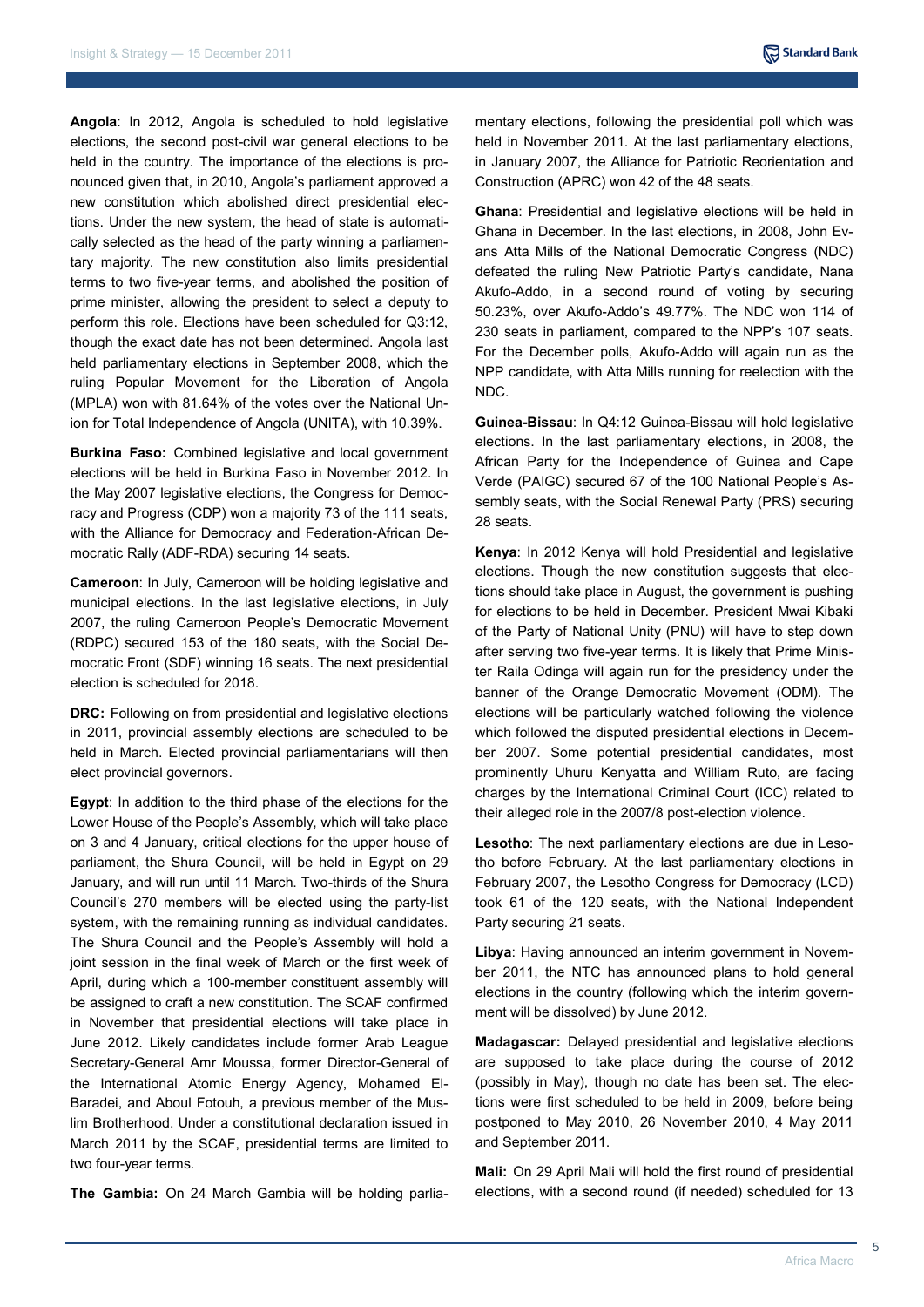May. National Assembly elections will take place on 1 July (first round) and 22 July (second round). In the last legislative elections, held in 2007, the Alliance for Democracy and Progress (which combined 12 separate parties) secured 113 of 147 seats in the National Assembly. In 2012, President Amadou Toumani Touré will step down after two five-year terms in power. Prominent candidates for the presidency include Dioncounda Traoré, the parliamentary speaker, who is the candidate for the Alliance for Democracy in Mali (ADEMA); Soumaïla Cissé, who will stand for the Union for the Republic and Democracy (URD); and Ibrahim Boubacar Keïta, who will represent the Rally for Mali (RPM).

**Mauritania:** Legislative elections planned for 16 October 2011 were postponed and may be held during the course of 2012, though no prospective dates have been announced.

**Republic of Congo**: Legislative elections are due in the Republic of Congo in June. At the last legislative elections, in June and August 2007, the Congolese Labour Party (PCT) and its allies (consisting of 15 other political parties) secured 88 of the 137 seats in parliament, with independent candidates winning a further 37 seats.

**Senegal:** Presidential elections are scheduled to be held in Senegal on 26 February, with legislative elections set for later in the year. At present, President Abdoulaye Wade (of the Senegalese Democratic Party (PDS)) is set to stand for his third term, which has been set at seven years by the constitution. At the last parliamentary elections, in June 2007, the PDS-led Sopi Coalition secured 131 of the 150 seats.

**Sierra Leone**: In August, Sierra Leone will hold legislative elections, followed on 17 November by presidential elections. Incumbent president Ernest Bai Koroma will be running as the candidate for the ruling All People's Congress (APC), and hoping to secure a second term at the helm. In the 2007 House of Representatives election, the APC secured a narrow majority, with 59 of the 112 seats, over the Sierra Leone People's Party (SLPP), with 43 seats, and the People's Movement for Democratic Change (PMDC), with 10 seats. The SLPP's candidate for the 2012 presidential election will be Julius Maada Bio.

**Togo:** Legislative elections are currently scheduled to be held in Togo in October. At the last legislative elections, in October 2007, the Rally for the Togolese People (RPT) secured 50 of the 81 seats, compared to 27 seats for the Union of Forces for Change (UFC) and 4 seats for the Action Committee for Renewal.

**Zimbabwe:** There is little certainty around Zimbabwe's electoral schedule, and, as such, the possibility of presidential elections in 2012 remains. President Robert Mugabe of the Zimbabwe African National Union-Patriotic Front (ZANU-PF) has claimed that elections could take place in Q1:12, though the Constitutional Select Committee is said to be planning to hold a referendum on the new constitution early in the year,

paving the way for elections in mid-2012. Others, including some members of the opposition, have stated that elections must, as originally scheduled, be held in 2013. In December, ZANU-PF endorsed President Mugabe as their candidate for the next presidential elections.

6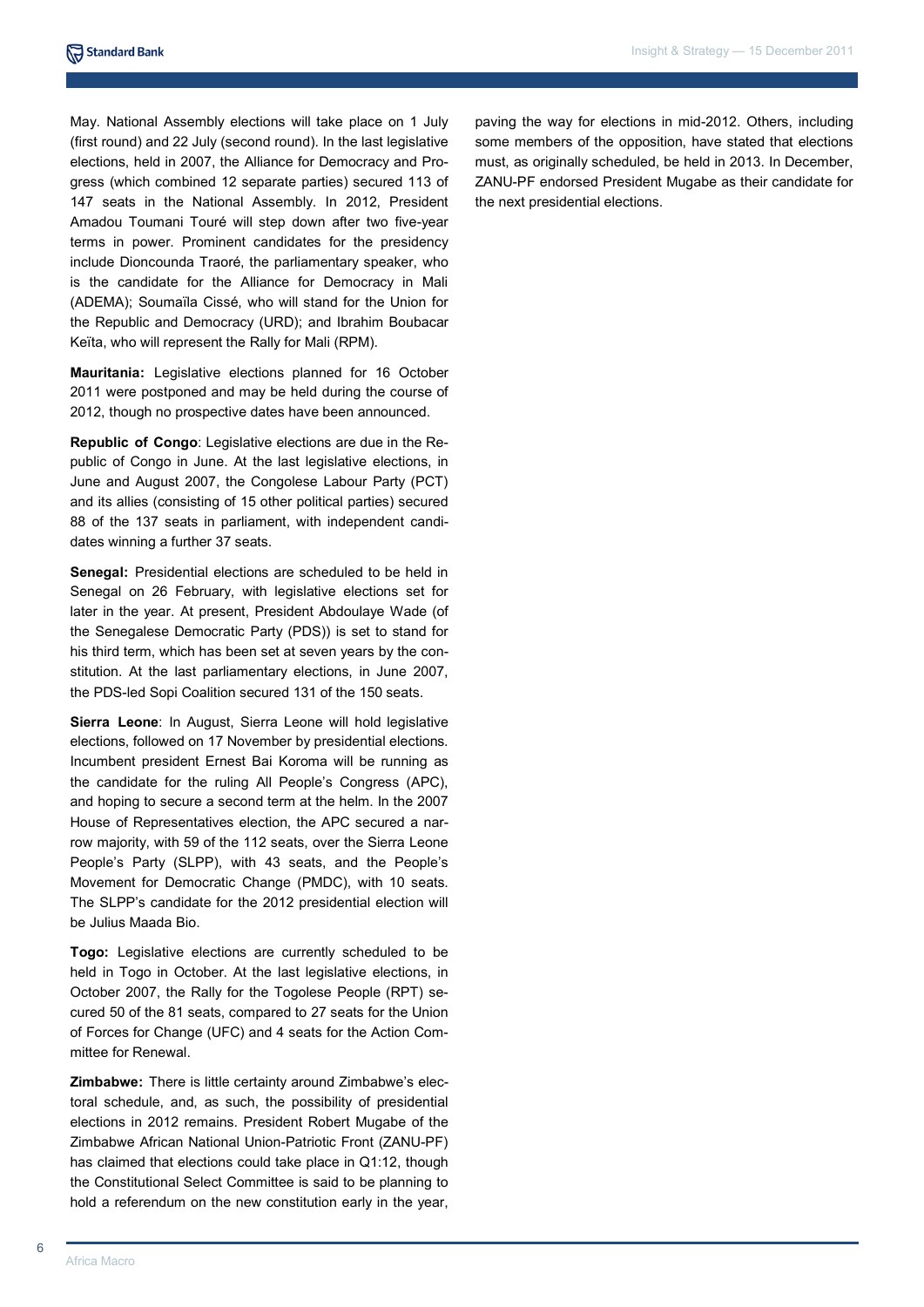

# **Disclaimer**

## **Certification**

The analyst(s) who prepared this research report (denoted by an asterisk\*) hereby certifies(y) that: (i) all of the views and opinions expressed in this research report accurately reflect the research analyst's(s') personal views about the subject investment(s) and issuer(s) and (ii) no part of the analyst's(s') compensation was, is or will be directly or indirectly related to the specific recommendations or views expressed by the analyst(s) in this research report.

## **Conflict of Interest**

It is the policy of The Standard Bank Group Limited and its worldwide affiliates and subsidiaries (together the "Standard Bank Group") that research analysts may not be involved in activities in a way that suggests that he or she is representing the interests of any member of the Standard Bank Group or its clients if this is reasonably likely to appear to be inconsistent with providing independent investment research. In addition research analysts' reporting lines are structured so as to avoid any conflict of interests. For example, research analysts cannot be subject to the supervision or control of anyone in the Standard Bank Group's investment banking or sales and trading departments. However, such sales and trading departments may trade, as principal, on the basis of the research analyst's published research. Therefore, the proprietary interests of those sales and trading departments may conflict with your interests.

#### **Legal Entities**

#### To U. S. Residents

Standard New York Securities, Inc. is registered with the Securities and Exchange Commission as a broker-dealer and is also a member of the FINRA and SIPC. Standard Americas, Inc is registered as a commodity trading advisor and a commodity pool operator with the CFTC and is also a member of the NFA. Both are affiliates of Standard Bank Plc and Standard Bank of South Africa. Standard New York Securities, Inc is responsible for the dissemination of this research report in the United States. Any recipient of this research in the United States wishing to effect a transaction in any security mentioned herein should do so by contacting Standard New York Securities, Inc.

#### To South African Residents

The Standard Bank of South Africa Limited (Reg.No.1962/000738/06) is regulated by the South African Reserve Bank and is an Authorised Financial Services Provider.

#### To U.K. Residents

Standard Bank Plc is authorised and regulated by the Financial Services Authority (register number 124823) and is an affiliate of Standard Bank of South Africa. The information contained herein does not apply to, and should not be relied upon by, retail customers.

#### To Turkey Residents

Standard Unlu Menkul Degerler A.S. and Standard Unlu Portfoy Yonetimi A.S. are regulated by the Turkish Capital Markets Board ("CMB"). Under the CMB's legislation, the information, comments and recommendations contained in this report fall outside of the definition of investment advisory services. Investment advisory services are provided under an investment advisory agreement between a client and a brokerage house, a portfolio management company, a bank that does not accept deposits or other capital markets professionals. The comments and recommendations contained in this report are based on the personal opinions of the authors. These opinions might not be appropriate for your financial situation and risk and return preferences. For that reason, investment decisions that rely solely on the information contained in this presentation might not meet your expectations. You should pay necessary discernment, attention and care in order not to experience losses.

#### To Singapore Residents

Singapore recipients should contact a Singapore financial adviser for any matters arising from this research report.

#### **Important Regional Disclosures**

The analyst(s) involved in the preparation of this report have not visited the material operations of the subject company(ies) within the past 12 months.

Principal is not guaranteed in the case of equities because equity prices are variable.

Commission is the commission rate or the amount agreed with a customer when setting up an account or at any time after that.

To the extent this is a report authored in whole or in part by a non-U.S. analyst and is made available in the U.S., the following are important disclosures regarding any non-U.S. analyst contributors:

The non-U.S. research analysts (denoted by an asterisk\*) are not registered/qualified as research analysts with FINRA. The non-U.S. research analysts (denoted by an asterisk\*) may not be associated persons of Standard New York Securities Inc. and therefore may not be subject to the NASD Rule 2711 and NYSE Rule 472 restrictions on communications with a subject company, public appearances and trading securities held by a research analyst account. Each analyst (denoted by an asterisk\*) is a Non-U.S. Analyst. The analyst is a research analyst employed by The Standard Bank Group Limited.

#### **General**

This research report is based on information from sources that Standard Bank Group believes to be reliable. Whilst every care has been taken in preparing this document, no research analyst or member of the Standard Bank Group gives any representation, warranty or undertaking and accepts no responsibility or liability as to the accuracy or completeness of the information set out in this document (except with respect to any disclosures relative to members of the Standard Bank Group and the research analyst's involvement with any issuer referred to above). All views, opinions and estimates contained in this document may be changed after publication at any time without notice. Past performance is

not indicative of future results. The investments and strategies discussed here may not be suitable for all investors or any particular class of investors; if you have any doubts you should consult your investment advisor. The investments discussed may fluctuate in price or value. Changes in rates of exchange may have an adverse effect on the value of investments. This material is not intended as an offer or solicita-